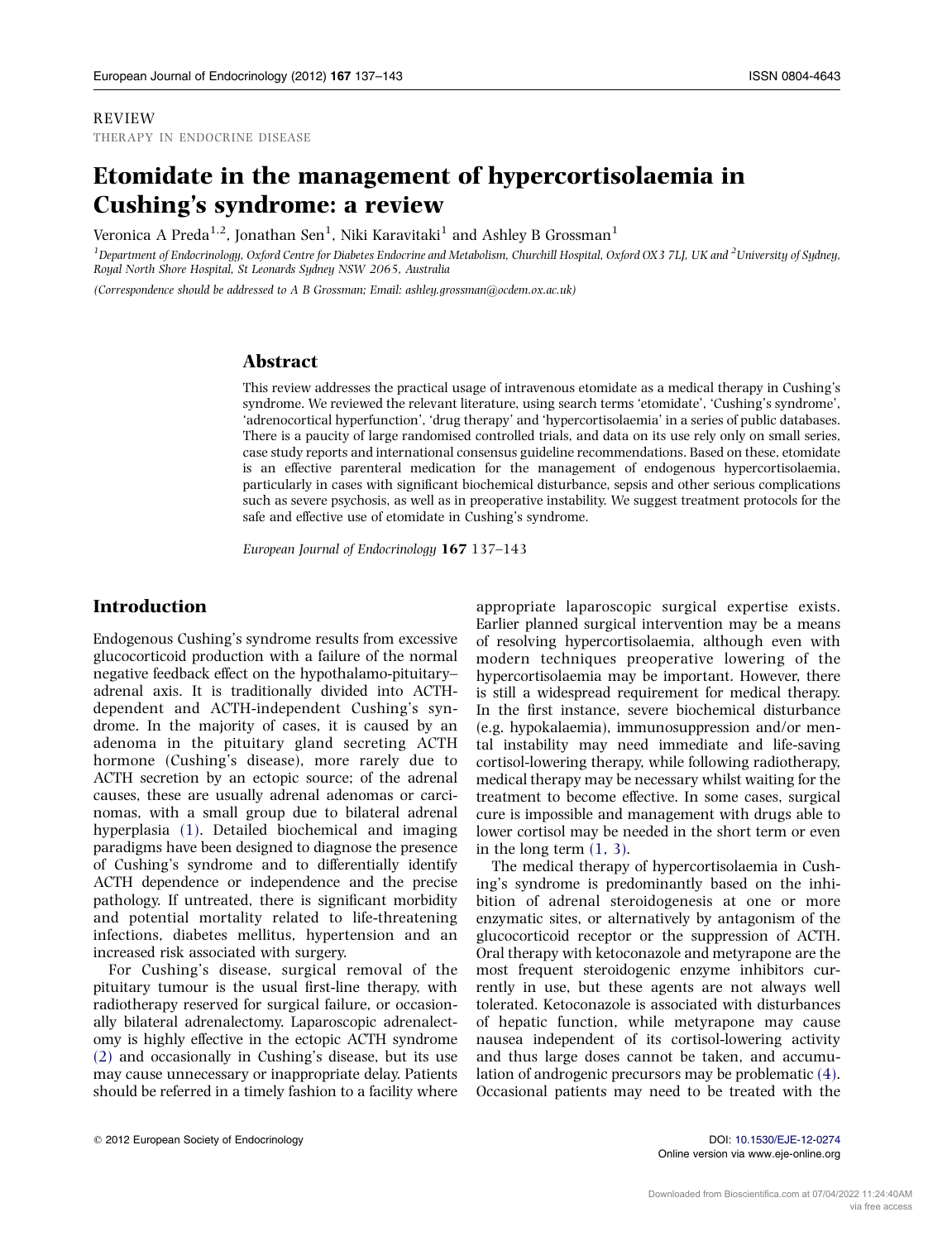glucocorticoid receptor antagonist mifepristone, or a minority of patients with Cushing's disease may have their excess cortisol normalised with pasireotide. Subcutaneous pasireotide is a new targeted pituitary therapy, a somatostatin analogue that binds to the somatostatin receptors and with particular high affinity for somatostatin receptor subtype 5. It normalised glucocorticoid output in around 20–25% of patients in a recent study, although its major side effects, hyperglycaemia and diabetes mellitus, occurred in 73% of patients [\(5\).](#page-5-0) However, in patients with severe hypercortisolaemia unable or unwilling to tolerate oral therapy, bilateral adrenalectomy may be necessary [\(4, 6\)](#page-5-0). Surgical risk may be significantly reduced if cortisol concentrations are normalised preoperatively [\(12\)](#page-6-0). Thus, the use of a parenteral hypocortisolaemic agent may be essential before or during adrenalectomy in patients with severe life-threatening hypercortisolaemia. Intravenous etomidate has a role in this setting.

## Etomidate

Etomidate and ketoconazole are members of the imidazole family. Etomidate is a carboxylated imidazole synthesised in 1964 and introduced into use in 1972. It was developed as an intravenous hypnotic nonbarbiturate induction anaesthetic agent [\(7\)](#page-5-0) and has a plasma half-life of 3–5 h. The anaesthetic effects of etomidate in the CNS are thought to be via activation of  $\gamma$ -aminobutyric acid type A receptors [\(8\).](#page-5-0) Etomidate was popular for its reputation in cardiovascular stability, with little change in blood pressure and heart rate, as well as lack of histamine release, but was noted to result in increased mortality in critically unwell patients [\(9\):](#page-5-0) this was later shown to be associated with low serum cortisol levels resulting in hypoadrenalism [\(10\)](#page-5-0). However, a recent meta-analysis was unable to conclude that there was an increase in mortality in patients who were given etomidate as a single dose in rapid sequence induction anaesthesia [\(11\):](#page-5-0) the debate on the usage of etomidate in the anaesthetic literature continues. Etomidate inhibits the mitochondrial cytochrome p450-dependent adrenal enzyme 11bhydroxylase that catalyses the production of cortisol from deoxycortisol and is 95% homologous to the aldolase enzyme in the pathway to aldosterone synthesis, lowering serum cortisol levels within 12 h [\(12, 13, 14, 15\).](#page-6-0) On this basis, it was suggested that etomidate could be a useful therapy for severe hypercortisolaemia in patients intolerant of or unable to take oral medication. At higher doses, etomidate blocks side chain cleavage enzyme. More recent work has not only shown etomidate to potently block 11ßhydroxylase and side chain cleavage enzyme but also aldosterone synthase and may have anti-proliferative effects on adrenal cortical cells [\(16, 17\)](#page-6-0). Therefore, etomidate also has therapeutic relevance for

aldosterone blockade and anti-tumorigenesis for metastatic adrenocortical tumours. Post-translational work is underway to manufacture synthetic similar compounds to etomidate with high potency inhibition of the steroid pathway and weak interactions with g-aminobutyric acid type A receptors in order to harness its therapeutic benefits in treating hypercortisolism and to minimise its anaesthetic properties [\(8\)](#page-5-0).

## Methodology

Publications were identified by means of a systematic literature search in the period of January 1946 to April 2012 using the Medline, EMBASE, Cochrane and Scopus databases, limited to English language publications. Other studies were identified from the bibliography of short-listed articles. The search criteria used in the Medical Subject Headings (MeSH) are as follows: 'etomidate, Cushing's syndrome, hypercortisolaemia, adrenocortical hyperfunction and drug therapy'. Supplementary references for guidelines were identified via Google Scholar. An initial review of all titles and abstracts was performed for relevance. If deemed appropriate for further review, access to the full article was obtained. Eighteen key clinical references, most of which were case reports for the primary therapeutic use of etomidate in hypercortisolism, were identified.

#### Clinical experience

Gärtner et al.  $(18)$  used the therapeutic effect of sedative doses of 15–30 mg/h etomidate in a 53-year male patient with an ectopic ACTH-producing tumour and untreatable psychosis. They were the first to demonstrate the beneficial effect of etomidate on hypercortisolism for clinical benefit over a 14-day infusion with improvement in the patient's hypertension and hypokalaemia associated with a fall in cortisol levels. Engelhardt et al. [\(19\)](#page-6-0) demonstrated the cortisollowering effect of non-sedating etomidate in three normal volunteers in 1986. Allolio et al. [\(20\)](#page-6-0) in 1988 were the first to demonstrate that a 32-h infusion of low-dose 2.5 mg/h ethyl alcohol etomidate could inhibit cortisol secretion in patients with hypercortisolaemia within 11–24 h. They were able to demonstrate that low plasma doses achieved adrenocortical blockade distinct from the sedative potential used in anaesthesia, which was typically at a dose of an initial induction anaesthetic bolus of 0.03 mg/kg followed by a continuous infusion of 0.3 mg/kg per h to maintain sedation. (For the average 70 kg subject, this equates to a bolus dose of 2.1 mg followed by 21 mg/h etomidate infusion.) At the dose of 2.5 mg/h, there was suppression of excess cortisol within the reference range; however, the cortisol response to exogenous ACTH of  $250 \mu$ g was reduced but not completely blocked, in contrast to the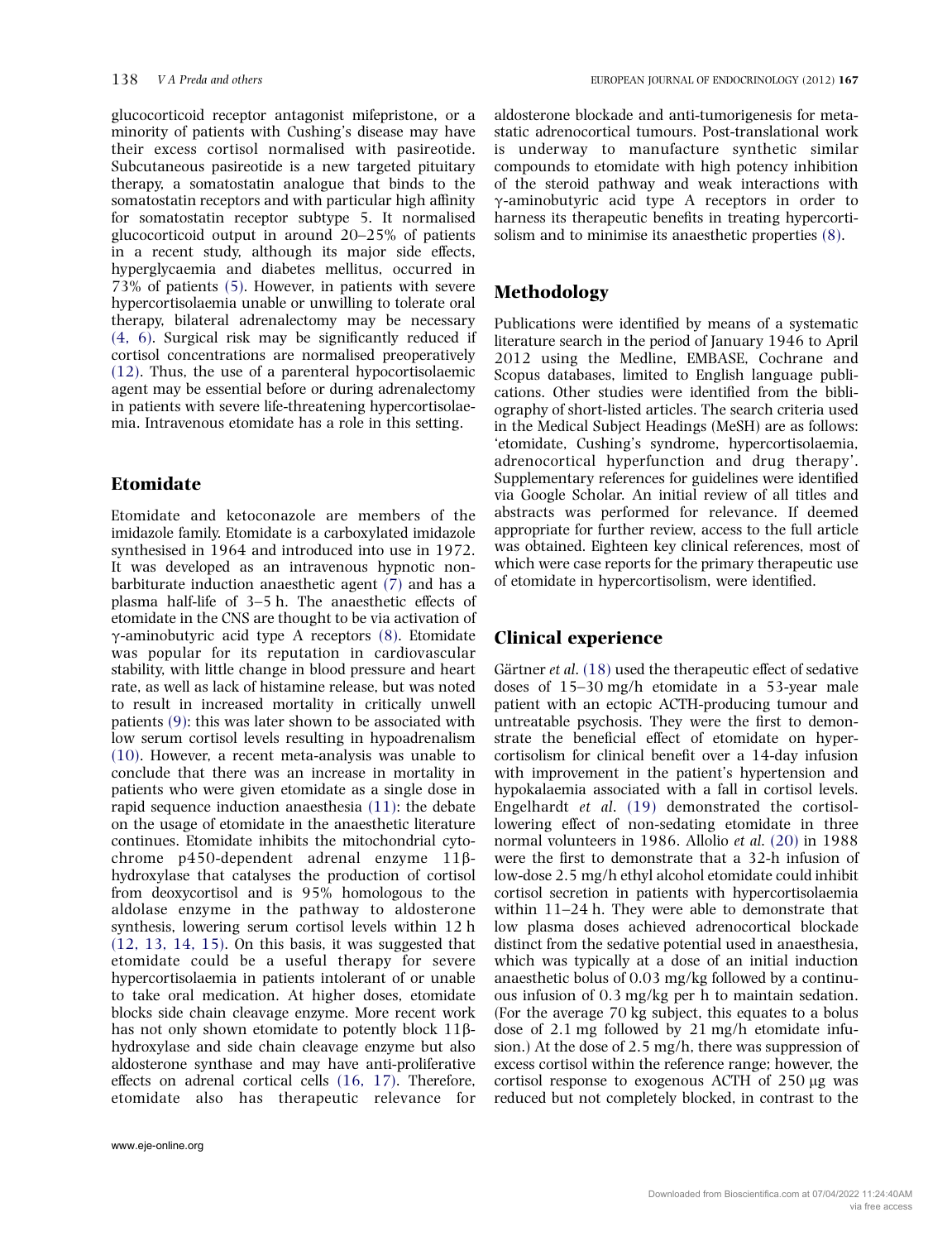<span id="page-2-0"></span>

| Table 1             | Summary of etomidate use in Cushing's syndrome in the literature                                                     |                      |                |                                                                                                                                      |                                                                                                                             |                                            |                                                                                                            |
|---------------------|----------------------------------------------------------------------------------------------------------------------|----------------------|----------------|--------------------------------------------------------------------------------------------------------------------------------------|-----------------------------------------------------------------------------------------------------------------------------|--------------------------------------------|------------------------------------------------------------------------------------------------------------|
| Ref.                | Diagnosis                                                                                                            | Gender (M/F),<br>age | pat.<br>ż      | Indication                                                                                                                           | Dose regime                                                                                                                 | Duration                                   | Cortisol levels                                                                                            |
| (18)                | Ectopic ACTH-secreting<br>tumou                                                                                      | 53 M                 |                | Sedation hypokalaemia; alkalosis;<br>hypertension and psychosis                                                                      | $15 - 30$ mg/h                                                                                                              | $\frac{1}{4}$                              | Normalised                                                                                                 |
| (35)                | Unilateral left adrenal nod-<br>ular hyperplasia                                                                     | Not specified        |                | Left adrenalectomy                                                                                                                   | 0.3 mg/kg induction and<br>0.02 mg/kg per min                                                                               | intra-operatively<br>12 h peri- and        | Normalised                                                                                                 |
| (20)                | Three Cushing's disease                                                                                              | 39 F, 52 F 54 F      | ဖ              | correction of hypercortisolaemia<br>Study of low-dose etomidate and                                                                  | $2.5 \text{ mg/h}$ $(n=5) \sim 0.05 \text{ mg/kg}$<br>$\sim$ 0.05 mg/kg per h<br>per h                                      | 32h                                        | Normalised                                                                                                 |
|                     | One bilateral adrenal<br>adenoma                                                                                     | щ<br>47              |                |                                                                                                                                      | In addition 0.15-0.3 mg/kg per h<br>$(n=3)$                                                                                 | 32h                                        | Normalised                                                                                                 |
|                     | Two ectopic ACTH (one<br>unknown primary with<br>one<br>metastatic medullary<br>liver metastases,<br>thyroid cancer) | 43 M, 37 F           |                |                                                                                                                                      |                                                                                                                             |                                            |                                                                                                            |
| (12)                | Three Cushing's disease<br>One adrenal adenoma<br>Two ectopic ACTH                                                   | $18-58y$<br>4 M, 2 F | ဖ              | etomidate and response in Cush-<br>ing's and the dose-response in<br>Study of an infusion of low-dose                                | Bolus 0.03 mg/kg then 0.3 mg/kg<br>per h                                                                                    | 24 h                                       | Normalised                                                                                                 |
|                     | 15 normal controls                                                                                                   | 7 F, 8 M<br>20-31 y  | $\frac{15}{1}$ | normal subjects                                                                                                                      | Bolus 0.03 mg/kg per h then<br>0.03 mg/kg per h $(n=5)$<br>0.1 mg/kg per h ( <i>n</i> =5)<br>0.3 mg/kg per h ( <i>n</i> =5) | 5 h                                        | a<br>steroidogenesis at<br>0.1 mg/kg per h in<br>Inhibition of adrenal<br>normal subjects<br>dose of 0.01- |
| (21)                | creatic islet cell tumour<br>Ectopic ACTH from pan-                                                                  | 35 M                 |                | Intra-abdominal sepsis, perforated<br>duodenum; parenteral therapy<br>required                                                       | 5 mg/h 6 d, 1.2 mg/h 50 d<br>۵i                                                                                             | 8 wk (56 d)                                | Normalised                                                                                                 |
| $\odot$             | Ectopic ACTH                                                                                                         | <b>M63</b>           |                | failure; parenteral therapy required<br>Acute abdominal sepsis, acute renal                                                          | Variable 40->200 mg/d dose<br>titrated to cortisol levels                                                                   | 5.5 mo                                     | Normalised                                                                                                 |
| (36)                | Cushing's disease                                                                                                    | щ<br>$\overline{5}$  |                | Acutely unwell, pneumonia; parenteral<br>therapy required                                                                            | $0.02 - 0.05$ mg/kg per h                                                                                                   | $\frac{d}{2}$                              | Normalised                                                                                                 |
| (37)                | Ectopic ACTH                                                                                                         | щ<br>59              |                | mia, upper gastrointestinal bleeding;<br>Acutely unwell, pneumonia, septicae-<br>parenteral therapy required                         | $1.2 \text{ mg/h}$                                                                                                          | 14d                                        | Normalised                                                                                                 |
| $(23)$ <sup>a</sup> | Cushing's disease                                                                                                    | © M                  |                | failure; requiring parenteral therapy<br>Acutely unwell, severe vomiting with<br>metabolic disturbance, respiratory<br>and sedation  | 1.0 mg/h up-titrated to 3 mg/h<br>0.03-0.08 mg/kg per h<br>0.03-0.08 mg/kg per h                                            | 12d                                        | Normalised                                                                                                 |
| (38)                | Ectopic ACTH (prostate<br>cancer)                                                                                    | 73 M                 |                | neutropenic sepsis post-chemother-<br>apy, respiratory failure; parenteral<br>Metabolic alkalosis, hypertension,<br>therapy required | 0.06 mg/kg per h (4 mg/h)                                                                                                   | ರ<br>೧                                     | Normalised                                                                                                 |
| (39)                | Ectopic ACTH small cell<br>lung cancer                                                                               | щ<br>46              |                | Metabolic alkalosis, hypokalaemia,<br>psychosis; requiring parenteral<br>therapy                                                     | 0.2 mg/kg per d with mifepristone<br>8 mg/kg per d                                                                          | 4 d (mifepristone con-<br>tinued 800 mg/d) | Normalised                                                                                                 |
| (40)                | Cushing's disease                                                                                                    | щ<br>57              |                | Psychosis, intra-abdominal sepsis and<br>cellulitis, hypokalaemia; parenteral<br>therapy required                                    | 5 mg/h                                                                                                                      | Not specified                              | Not specified                                                                                              |
| (41)                | Ectopic ACTH                                                                                                         | 17 F                 |                | Deranged liver function tests from<br>ketoconazole                                                                                   | 10 mg bolus then 2.5 mg/h                                                                                                   | 고                                          | Normalised                                                                                                 |
| (42)                | Cortisol-secreting adrenal<br>adenocarcinoma                                                                         | 57 $F$               |                | Florid psychosis requiring sedation and<br>parenteral therapy for cortisol excess                                                    | 7 mg/h                                                                                                                      | Not specified                              | Normalised                                                                                                 |

www.eje-online.org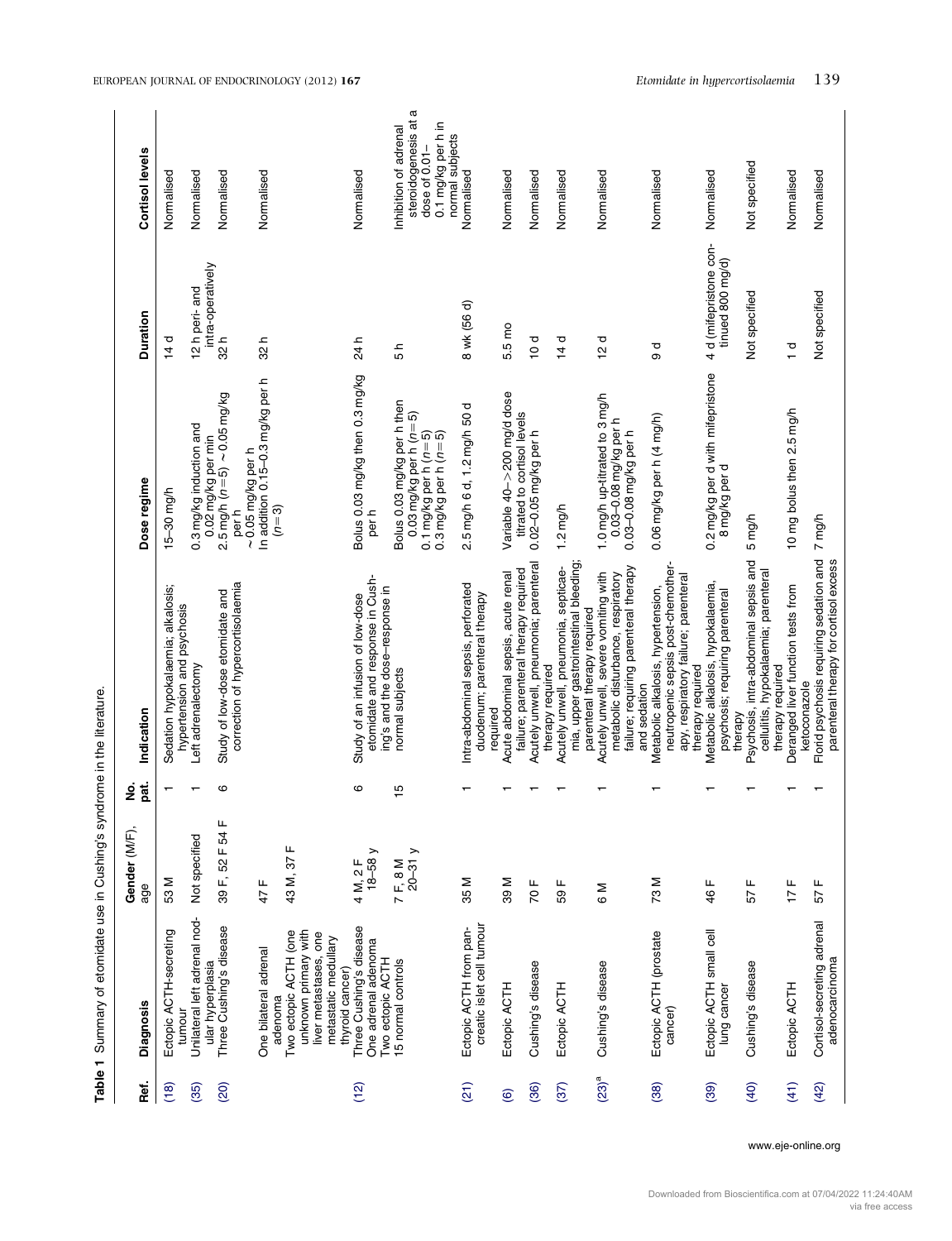| Ref. | <b>Diagnosis</b>                                                     | Gender (M/F).<br>аgе | pat.<br>ż | Indication                                                                                                                                                                                | Dose regime                    | <b>Duration</b> | Cortisol levels |
|------|----------------------------------------------------------------------|----------------------|-----------|-------------------------------------------------------------------------------------------------------------------------------------------------------------------------------------------|--------------------------------|-----------------|-----------------|
|      |                                                                      |                      |           |                                                                                                                                                                                           |                                |                 |                 |
| (43) | chromocytoma and left<br>ACTH producing pheo-<br>adrenal hyperplasia | 55 F                 |           | abdominal sepsis, pulmonary asper-<br>gillosis; parenteral therapy required<br>laemia, hyperglycaemia, hyperten-<br>Metabolic compromise with hypoka-<br>sion, perforated sigmoid, intra- | 2.5 mg/h                       | 55              | Normalised      |
| (24) | Cushing's disease                                                    | 14 F                 |           | Acute psychosis and severe, catatonia, 3 mg/h up-titrated to cortisol sup-<br>cognitive impairment secondary to<br>cortisol excess and non-curative<br>transsphenoidal adenomectomy       | press at 3.5 mg/h              | d<br>22         | Normalised      |
| (44) | Cushing's disease                                                    | 48 F                 |           | hyperglycaemia; parenteral therapy<br>Septicaemia, cellulitis, hypokalaemia,<br>required                                                                                                  | $0.05$ mg/kg                   | ਰ<br>11         | Normalised      |
| (27) | Cushing's disease                                                    | 57 F                 |           | Intra-abdominal sepsis and metabolic<br>disturbance requiring parenteral<br>therapy                                                                                                       | 2.5 mg/h up-titrated to 5 mg/h | Not specified   | Not specified   |

140 V A Preda and others EUROPEAN JOURNAL OF ENDOCRINOLOGY (2012) <sup>167</sup>

significantly higher anaesthetic dosages showing complete blockade.

Given the wide dosing range between adrenostatic and anaesthetic effects, further work by Schulte et al. in 1990 reported the differential effects. They published the effect of etomidate on cortisol levels after an initial bolus of 0.03 mg/kg for all patients  $(n=21)$  followed by an infusion in 15 normal volunteers for 5 h and six patients with Cushing's syndrome over 24 h of varying doses in the normal group of 0.03, 0.1 and 0.3 mg/kg per h, and 0.3 mg/kg per h in the Cushing's group, elegantly separating the dose-related adrenostatic and anaesthetic effects [\(12\)](#page-6-0). They concluded that etomidate at a dose of 0.1 mg/kg per h or lower was effective for the control of severe hypercortisolaemia. Further case reports have demonstrated the long-term (months) use of both ethyl alcohol etomidate and propylene glycol etomidate [\(6, 21\)](#page-5-0). Multiple case reports have used parenteral etomidate for shorter durations in the setting of required parenteral therapy in both adults and children. This has been for Cushing's-induced psychosis, severe metabolic disturbances that need concurrent mechanical ventilation, normalisation of hypercortisolaemia before bilateral adrenalectomy, patients failing usual per oral medical therapy, subjects with increased surgical risk and in those not appropriate for surgery due to intra-abdominal sepsis [\(Table 1\)](#page-2-0).

In anaesthesia, induction bolus doses of etomidate are typically 0.2 mg/kg–0.4 mg/kg per h with resultant apnoea and hypnosis within 10–15 s of the onset of the infusion  $(22)$ . In the original study by Allolio *et al.*  $(20)$ using etomidate for cortisol suppression, tiredness was reported in some patients at doses of 0.3 mg/kg per h. Doses of 0.04–0.05 mg/kg per h were found to adequately inhibit, but not sedate, and this was further clarified in dose–response studies by Schulte et al. [\(12\)](#page-6-0) demonstrating inhibition of adrenal steroidogenesis at 0.01–0.1 mg/kg per h [\(20\)](#page-6-0). Several publications that followed report sub-hypnotic i.v. 2.5–3.5 mg/h doses of etomidate completely inhibiting endogenous cortisol production [\(21, 23, 24\)](#page-6-0). In the case reports where patients were rendered hypoadrenal, this was demonstrated by serum cortisol levels  $\langle 100 \text{ nmol/l} \rangle$  and glucocorticoid replacement therapy was provided by a continuous i.v. hydrocortisone infusion, using a dose that guaranteed serum cortisol level of around 500 nmol/l. This was considered to be appropriate as a 'physiological stress' in an intensive care setting [\(21, 25\).](#page-6-0)

Dosages of etomidate need to be individualised to the clinical scenario. A recent case presentation of a severely ill 57-year-old female patient with ACTHdependent Cushing's syndrome from a pituitary microadenoma, complicated by bowel perforation, who was not controlled by the initial etomidate dose of 2.5 mg/h or the up-titrated dose of 5 mg/h, may have required a further up-titration of dose. This requires measurement of the cortisol levels and also the cortisol response to exogenous ACTH to demonstrate complete or partial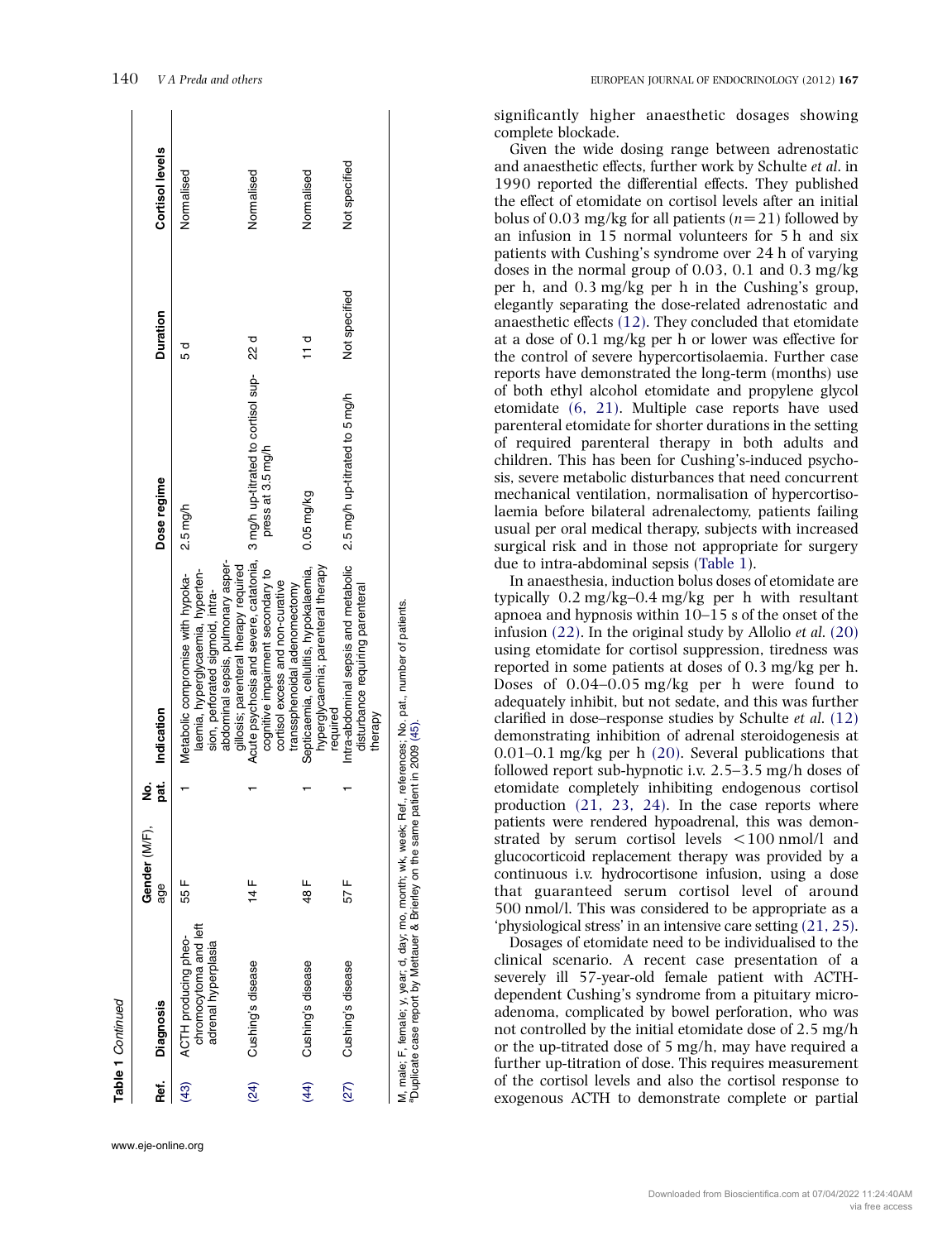<span id="page-4-0"></span>blockade. In order to demonstrate 'escape', an increase in endogenous ACTH and cortisol secretion must occur with exogenous ACTH [\(20, 26\)](#page-6-0). There is no true resistance to etomidate with this escape phenomenon. In the clinical situation of increased ACTH secretion, in Cushing's disease, this most likely increases the availability of steroidogenic enzymes, shifting the balance to free enzyme available for steroid synthesis: an increase in etomidate should therefore block the higher concentration of steroidogenic enzymes. However, at these higher doses, sedation is induced. In the alternative scenario of patients with adrenal Cushing's syndrome, or most patients with the ectopic ACTH syndrome, where there is no compensatory ACTH increase, they may be particularly sensitive to the blocking effect of etomidate resulting in adrenal insufficiency. It is a common feature of all enzyme inhibitors that there is a higher sensitivity of ACTH-independent Cushing's syndrome to adrenal enzyme blockade. Thus, we stress the importance of a monitored environment such as a high dependency ward, with medical staff equipped with the capacity to support the airway if sedation does occur, and to monitor patients and their cortisol levels closely to rapidly respond to hypoadrenalism. Dosages of etomidate therefore require individualisation, and lack of dose titration is a more likely explanation for failed adequate therapy in the literature with etomidate for Cushing's disease [\(27\)](#page-6-0).

Etomidate is highly plasma bound and is metabolised to inactive metabolites by hepatic and plasma esterases. The metabolites are inactive and excreted in the urine and to a lesser degree in bile. Elderly or ill patients require reduced doses as there is decreased protein binding and reduced renal clearance [\(8\)](#page-5-0). Etomidate is unstable in water at physiological pH, and to increase solubility, it is most commonly available in the UK as a clear colourless liquid formulated as 0.2% in 35% propylene glycol. It is also available as a lipid emulsion, and formulations in cyclodextrins, starch-derived molecules that can form reversible inclusion complexes with lipophilic drugs, have also been developed [\(28\).](#page-6-0) Propylene glycol is a solvent used in many topical, oral and injectable medications. A side effect of the most commonly available propylene glycol preparation vehicle is thrombophlebitis and pain on injection in 25% of patients[\(29\)](#page-6-0), which is considerably reduced with the lipid preparation [\(30\).](#page-6-0) Haemolysis has been recorded due to the high osmolality of the preparation of etomidate in propylene glycol compared with the lipid formulation [\(31\)](#page-6-0). Propylene glycol is associated with nephrotoxicity due to proximal renal tubular injury and lactic acidosis at high doses [\(32\).](#page-6-0) Krakoff *et al.* reported the prolonged use of etomidate for over 5 months without haemolysis, worsening nephrotoxicity or metabolic acidosis, and many of the case reports for the treatment of hypercortisolaemia do not comment on this being a significant issue. The World Health Organization recommends a daily maximal dose of 25 mg/kg of propylene glycol to decrease the possibility of toxicity [\(6\)](#page-5-0). Care with dosing to ensure appropriate margins of safety is therefore important. Ideally, the lipid formulation would be the preferred formulation as it avoids the propylene glycol vehicle side effects. Finally, other potential adverse effects from the etomidate include myoclonus, nausea, vomiting and dystonic reactions in up to one-third of patients at anaesthetic dosages [\(33\).](#page-6-0)

## Clinical recommendations

A consensus statement on the treatment of ACTHdependent Cushing's syndrome comprising leading endocrinologists, other clinicians and neurosurgeons with expertise in the management of ACTH-dependent Cushing's syndrome was published in 2008 [\(1\)](#page-5-0). This included a recommendation for the use of etomidate where rapid control of cortisol levels is required and oral therapy is problematic. In practice, etomidate is a safe and effective drug for the control of hypercortisolaemia in a patient requiring parenteral therapy. A highly co-ordinated multidisciplinary approach is, however, necessary for the management of unwell hypercortisolaemic patients, as this group has complex problems beyond the daily ward scope of medical and nursing staff. The clinical setting of an intensive care or high dependency unit is therefore recommended for close

| <b>Etomidate infusion</b><br>rate options      | <b>Blockade</b>                                | <b>Target cortisol level</b>                                                                                                                        | <b>Biochemical</b><br>monitoring | Other                                                                       |
|------------------------------------------------|------------------------------------------------|-----------------------------------------------------------------------------------------------------------------------------------------------------|----------------------------------|-----------------------------------------------------------------------------|
| $0.04 - 0.05$ m/kg per<br>$h = 2.5 - 3.0$ mg/h | Partial                                        | Titrate to serum cortisol<br>500-800 nmol/l in<br>physiologically stressed<br>patient, 150-300 nmol/l in<br>non-physiologically<br>stressed patient | Potassium level                  | Sedation scoring initially<br>every 2 h then every 12 h<br>after first 24 h |
|                                                |                                                |                                                                                                                                                     | Cortisol level                   |                                                                             |
| $0.5 - 1.0$ mg/h                               | Complete (will<br>need steroid<br>replacement) | $<$ 150 nmol/l                                                                                                                                      | Potassium level                  | Sedation scoring initially<br>every 2 h then every 12 h                     |
|                                                |                                                |                                                                                                                                                     | Cortisol level                   |                                                                             |

www.eje-online.org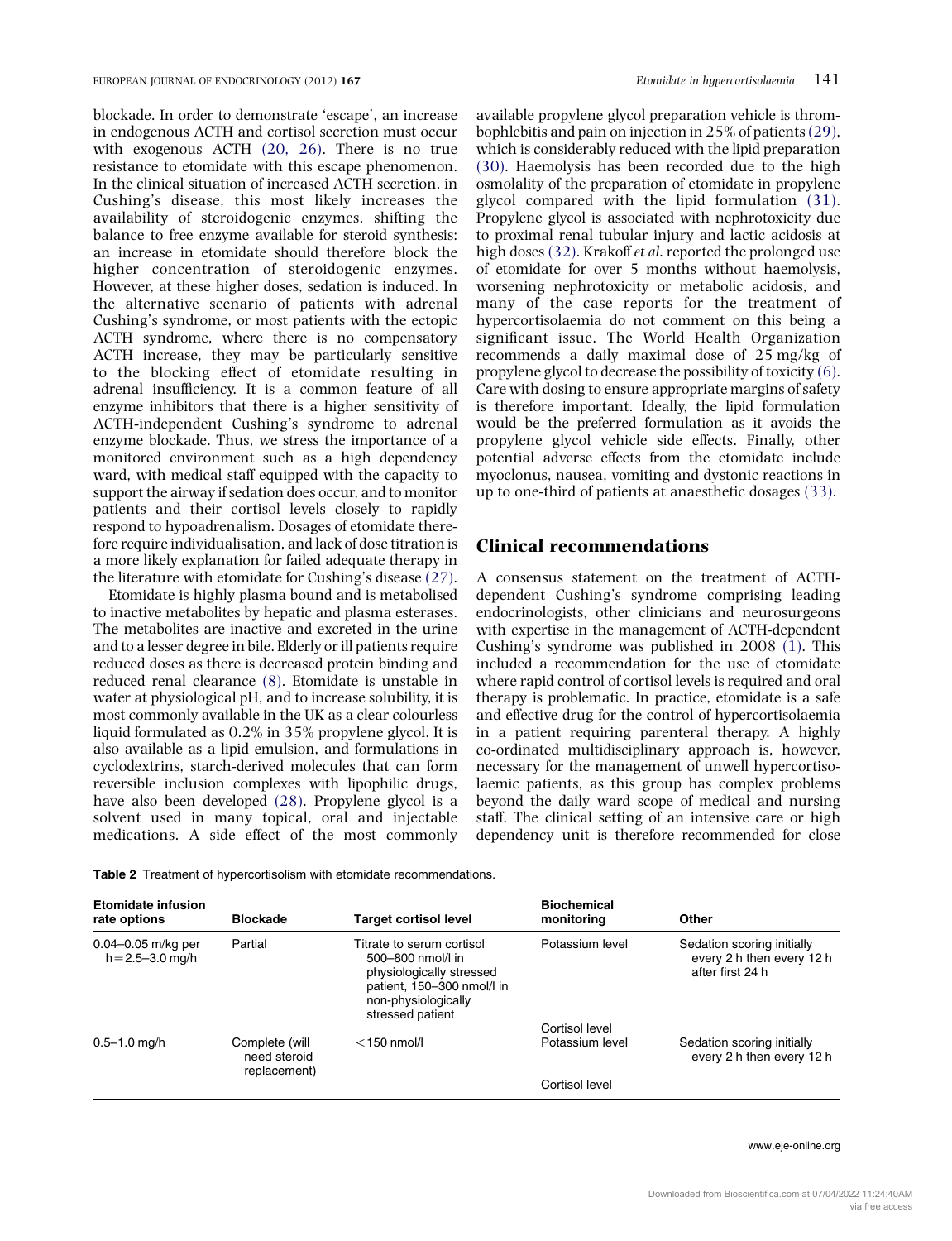<span id="page-5-0"></span>patient and biochemical testing monitoring, particularly for serum cortisol and potassium levels and the documentation of the level of sedation.

Intravenous low-dose etomidate infusion rates for the treatment of hypercortisolaemia are 0.04–0.05 mg/kg per h, thus equating to  $\sim$  2.5–3 mg/h with dose titration according to serum cortisol. Based on etomidate's pharmacokinetics, cortisol levels fall within 12–24 h. Frequent monitoring is necessary for serum cortisol levels to achieve either complete or partial blockade and to prevent hypoadrenalism. Intravenous hydrocortisone at 0.5–1 mg/h is required if complete rather than partial blockade is desired ('block and replace') and is often more convenient than frequently altering the etomidate infusion rate to achieve only partial blockade. Nevertheless, both approaches may be considered as valid. The target serum cortisol based on mean 24-h cortisol levels in patients in an intensive care setting is 500–800 nmol/l [\(25\).](#page-6-0) This is higher than the non-physiologically stressed individual in a non-acute setting in which the accepted range for serum cortisol is 150–300 nmol/l [\(34\).](#page-6-0) Clearly, the level aimed for depends on the clinical context and will need to be carefully considered in special situations, such as severe sepsis. Our own approach is always to take into account the serum cortisol level that would be expected in a given clinical context in the absence of Cushing's syndrome [\(Table 2\)](#page-4-0).

Other considerations when using etomidate include access and minimisation of thrombophlebitis with the transport vehicle. Given the monitored clinical setting, particularly where patients are generally unwell and they are likely to require multiple i.v. therapies, central venous access is most appropriate when using the propylene glycol preparation. Although etomidate is degraded into inactive metabolites by hepatic enzymes and plasma esterases, it rarely causes issues with significant hepatotoxicity. Etomidate has a plasma half-life of 3–5 h. Dose adjustment in renal failure should be made, as most etomidate is usually protein bound, and in the context of renal failure, there is therefore an increase in the free etomidate (6). Etomidate is a safe drug, with a 30-fold difference between the lethal and effective dose at the higher dosages used to induce anaesthesia. In the elderly and very ill patients, decreased dosing needs to occur due to decreased protein binding and renal clearance (8).

## **Conclusions**

Additionally, etomidate is a very useful addition to the therapeutic armamentarium for the control of Cushing's syndrome, particularly in the acute care hospital setting, where oral therapy is either not tolerated or inappropriate. In the outpatient endocrinology setting for patients with severe hypercortisolism, albeit not acute, requiring therapy, but unable to tolerate a large pill burden, there might be a role for etomidate.

However, it should be used in an intensive care setting and the doses used need to be carefully assessed, usually in the region of 0.04–0.05 mg/kg per h, which equates to 2.5–3 mg/h on average. Close serum cortisol monitoring in a high dependency, intensive care setting is essential to ensure that adrenal insufficiency does not occur. Nevertheless, its use can be life-saving where all other treatments have failed.

#### Declaration of interest

The authors declare that there is no conflict of interest that could be perceived as prejudicing the impartiality of the review reported.

#### Funding

This review did not receive any specific grant from any funding agency in the public, commercial or not-for-profit sector.

## **References**

- 1 Biller BM, Grossman AB, Stewart PM, Melmed S, Bertagna X, Bertherat J, Buchfelder M, Colao A, Hermus AR, Hofland LJ, Klibanski A, Lacroix A, Lindsay JR, Newell-Price J, Nieman LK, Petersenn S, Sonino N, Stalla GK, Swearingen B, Vance ML, Wass JA & Boscaro M. Treatment of adrenocorticotropindependent Cushing's syndrome: a consensus statement. Journal of Clinical Endocrinology and Metabolism 2008 93 2454–2462. [\(doi:10.1210/jc.2007-2734\)](http://dx.doi.org/10.1210/jc.2007-2734)
- 2 Henry JF, Defechereux T, Raffaelli M, Lubrano D & Gramatica L. Complications of laparoscopic adrenalectomy: results of 169 consecutive procedures. World Journal of Surgery 2000 24 1342–1346. [\(doi:10.1007/s002680010222](http://dx.doi.org/10.1007/s002680010222))
- 3 Morris D & Grossman AB. The medical management of Cushing's syndrome. Annals of the New York Academy of Sciences 2002 970 119–133. ([doi:10.1111/j.1749-6632.2002.tb04418.x](http://dx.doi.org/10.1111/j.1749-6632.2002.tb04418.x))
- 4 Feelders RA, Hofland LJ & de Herder WW. Medical treatment of Cushing's syndrome: adrenal-blocking drugs and ketaconazole. Neuroendocrinology 2010 92 (Suppl 1) 111–115. [\(doi:10.1159/](http://dx.doi.org/10.1159/000314292) [000314292\)](http://dx.doi.org/10.1159/000314292)
- 5 Colao A, Petersenn S, Newell-Price J, Findling JW, Gu F, Maldonado M, Schoenherr U, Mills D, Roberto Salgado L & Biller BMK. A 12-month phase 3 study of pasireotide in Cushing's disease. New England Journal of Medicine 2012 366 914–924. [\(doi:10.1056/NEJMoa1105743](http://dx.doi.org/10.1056/NEJMoa1105743))
- 6 Krakoff J, Koch CA, Calis KA, Alexander RH & Nieman LK. Use of a parenteral propylene glycol-containing etomidate preparation for the long-term management of ectopic Cushing's syndrome. Journal of Clinical Endocrinology and Metabolism 2001 86 4104–4108. ([doi:10.1210/jc.86.9.4104](http://dx.doi.org/10.1210/jc.86.9.4104))
- 7 Gooding JM & Corssen G. Etomidate. Anesthesia and Analgesia 1976 55 286–289.
- 8 Forman SA. Clinical and molecular pharmacology of etomidate. Anesthesiology 2011 114 695–707. ([doi:10.1097/ALN.0b013e](http://dx.doi.org/10.1097/ALN.0b013e3181ff72b5) [3181ff72b5](http://dx.doi.org/10.1097/ALN.0b013e3181ff72b5))
- 9 Ledingham IM & Watt I. Influence of sedation on mortality in critically ill multiple trauma patients. Lancet 1983 321 1270. [\(doi:10.1016/S0140-6736\(83\)92712-5](http://dx.doi.org/10.1016/S0140-6736(83)92712-5))
- 10 Watt I & Ledingham IM. Mortality amongst multiple trauma patients admitted to an intensive therapy unit. Anaesthesia 1984 39 973–981. ([doi:10.1111/j.1365-2044.1984.tb08885.x](http://dx.doi.org/10.1111/j.1365-2044.1984.tb08885.x))
- 11 Hohl CM, Kelly-Smith CH, Yeung TC, Sweet DD, Doyle-Waters MM & Schulzer M. The effect of a bolus dose of etomidate on cortisol levels, mortality, and health services utilization: a systematic review. Annals of Emergency Medicine 2010 56 105–113 e5. [\(doi:10.1016/j.annemergmed.2010.01.030\)](http://dx.doi.org/10.1016/j.annemergmed.2010.01.030)